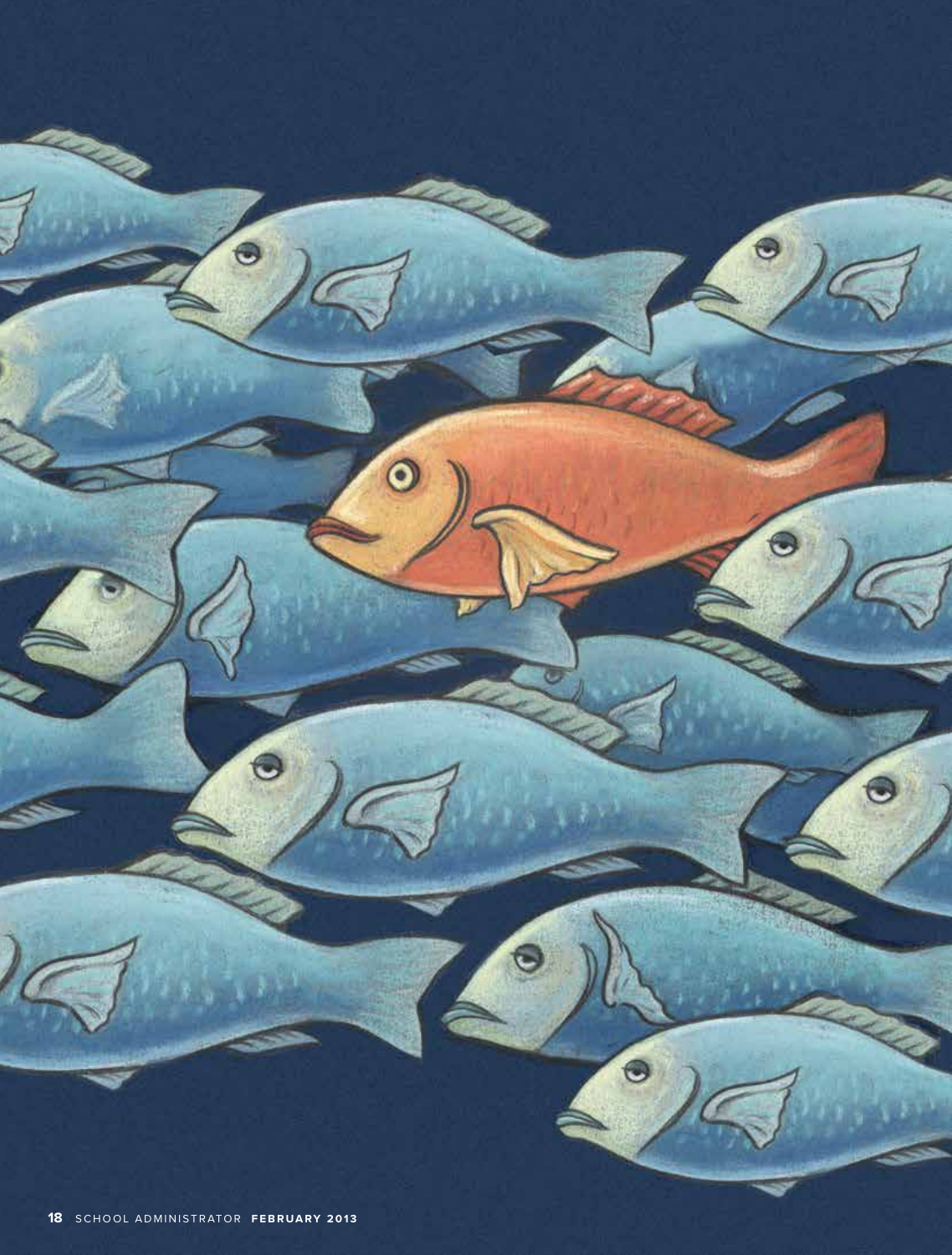# Inclusive Schooling *Are We There Yet?*

Making legal U-turns from outdated principles and practices to better serve students with disabilities

BY JULIE CAUSTON AND GEORGE THEOHARIS

*"All you need is the plan, the road map, and the courage to press on to your destination."*

# — Earl Nightingale

or GRS, when trying to find ou way to an unfamiliar destination, many of us rely on global positioning systems, or GPS technology. "Recalibrating" oday, when trying to find our way to an unfamiliar destination, many of us rely on global positioning systems, and "Whenever possible make a legal U-turn" are now ubiquitous phrases in the audio backdrop to many of our car trips, the modern-day road map. Before embarking, we set our GPS and let it guide us through our journey, checking it often to be sure

we are still on course to reach our final location.

We can think about modern-day inclusive education in similar terms. The programming decisions we make to serve the 6.1 million school-age children with disabilities in public schools nationwide serve as our global positioning system in creating and maintaining truly inclusive schools. These children ask us to examine the question "Are we there yet?"

The two of us have worked with hundreds of schools and districts across the country on inclusive policies and practices. Federal law has mandated inclusion of students with disabilities since 1975, contributing to schools that are much different places today. Yet many schools continue to use outdated models of inclusion, segregating students with disabilities in separate classrooms, wings or buildings.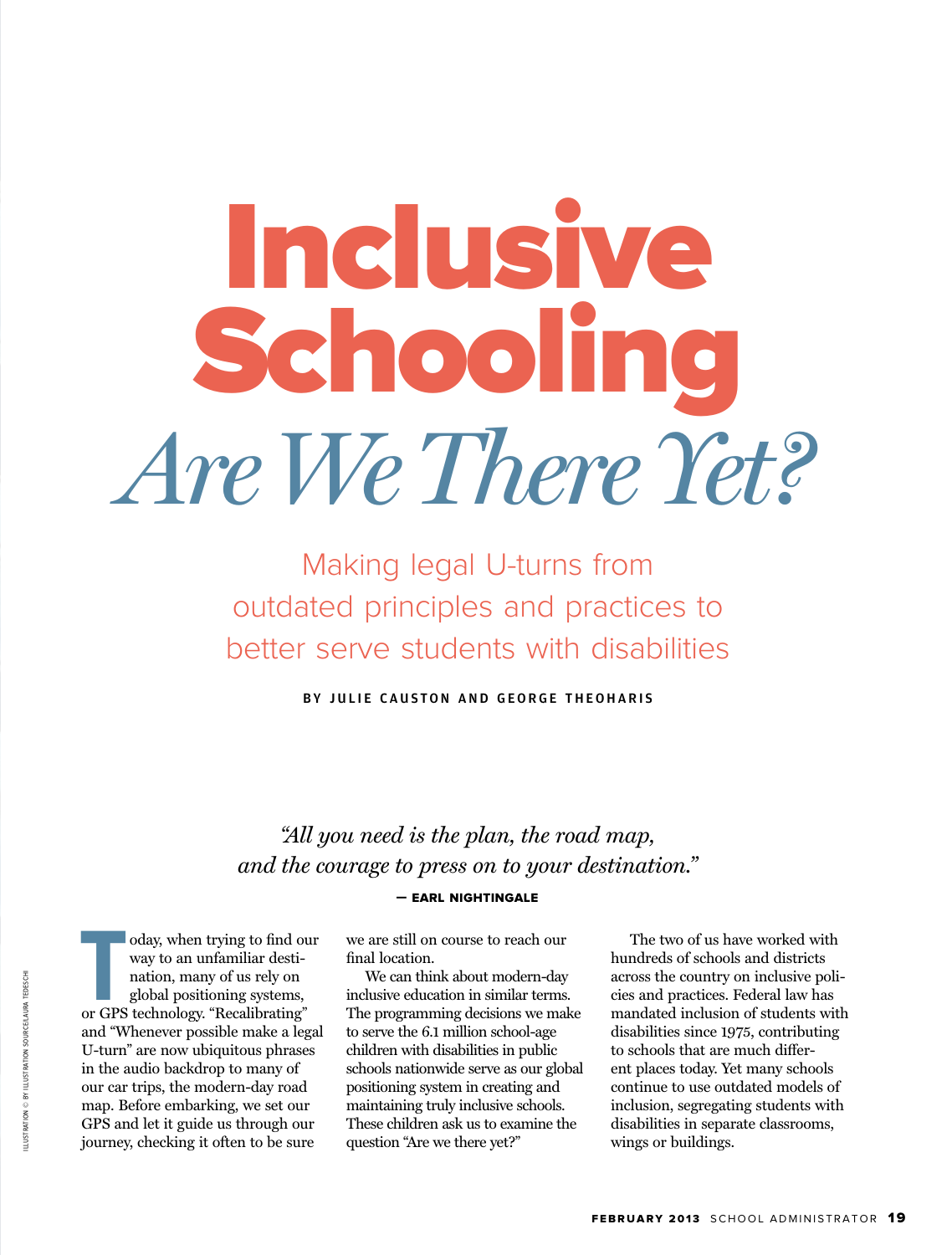## **One District's Approach**

Is the destination of inclusive education within reach today?

"We did inclusion." "We have inclusion rooms." "We tried inclusion." We hear these phrases from educators everywhere. Yet authentic inclusion is not something that exists only for some kids in some classrooms. It is not an experiment. It is not something that happens sometimes, with students removed for therapies.

Inclusion is a way of seeing the world. For schools, inclusion is a guiding philosophy that prompts educators to work together to ensure every student is a full and permanent member of the general education classroom and school community. This begs the questions "Is this even possible?" and "How do schools and districts get to this point?"

We can look to places already doing this work. In Wisconsin, the 1,300-student Hartland/Lakeside School District committed to creating an authentically inclusive district during the 2008-09 school year. The district began with an equity audit, which found students with disabilities were facing a variety of inequities, ranging from achievement to opportunities.

Hartland focused on revising its service delivery, involving the entire administrative team as well as special education and general education teachers. By fall 2009, the district had eliminated self-contained special education rooms and was moving rapidly away from pullout services. Using the teacher mantra of "do it afraid — there is no manual," Hartland's educators collectively solved problems as they arose and redeployed teachers to eliminate the former special education rooms.

The district's focus on service delivery positioned teams of adults to take on new roles together and focused on re-creating classroom environments that worked for all students, even those with significant needs.

This commitment took many forms, not the least of which were structural changes in the school district to eliminate barriers that kept special education and students with disabilities separate. The district combined the teaching and learning department with the special education department and eliminated a significant number of paraprofessionals. Using those same funds, Hartland hired certified special education teachers, three or four teachers for every 10 paraprofessionals. This allowed for greater teacher collaboration and reduced caseloads for special education teachers.

Assistant Superintendent Dacia Hopfensperger concedes the process has not been perfect "but we are at a much deeper place than we were four years ago. We are working now on how to co-teach better and how to differentiate better. We are no longer worrying about *if* this student should be here. People know and expect all of our students to be in general education."

Hopfensperger says student data point to improved outcomes. In 2008, students with disabilities started kindergarten performing higher than peers across the state, but by the end of middle school they

**Every student should have a chance to be a full and permanent member of the general education classroom, insist Julie Causton and George Theoharis.**

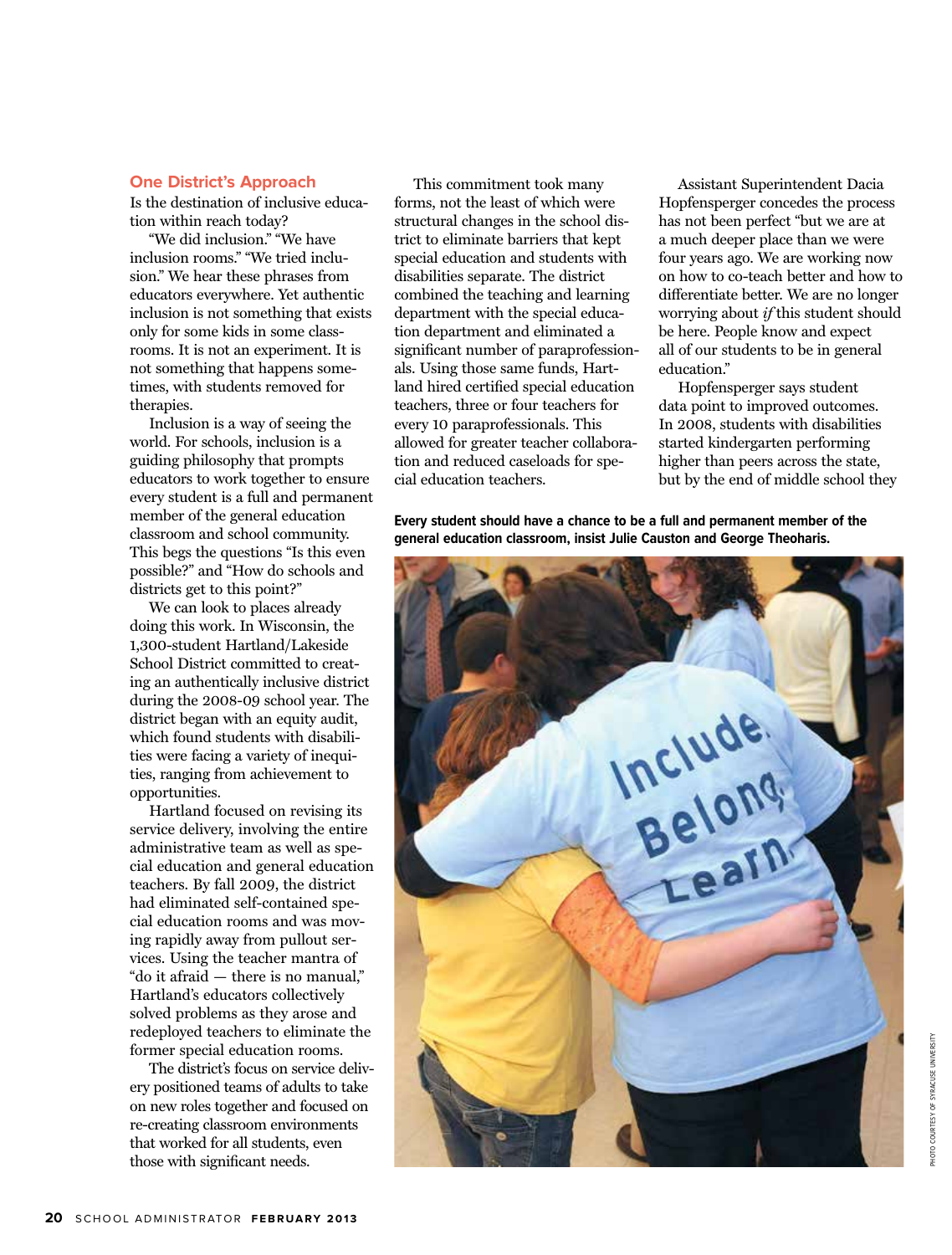lagged behind their peers. After four years in inclusive classrooms, she says, this is no longer true. The students with disabilities achieve at higher rates than the state average.

# **A Two-Decade Effort**

Hartland/Lakeside is not alone in this commitment. In the late 1980s, Sandy Creek Central School District, a high-poverty, rural district east of Lake Ontario in upstate New York, made a commitment to include the entire range of students with disabilities. It has become common practice that all students with disabilities in Sandy Creek are served by teams of general education and special education teachers within the general education classrooms.

The district's two-decade-old commitment has resulted in a shared embrace of inclusion across teachers, administrators and the community. A "we can't imagine any other way other than including all students" belief system permeates the district culture and norms, and student achievement has improved for all.

The 900-student Sandy Creek district remains committed to all students with disabilities being full members of their general education classrooms, even in the face of various initiatives imposed by state and federal departments of education on public schools everywhere. Whether adopting Reading First, embracing the Common Core standards or readying new teacher evaluation processes, the district's inclusive philosophy has been central to the implementation of these other initiatives.

The answer to the question "Do schools and districts do this?" is clearly yes. Similar initiatives have been implemented in big and small, urban, rural and suburban school districts from Vermont to California. Creating authentic inclusive schools and districts is hard, ongoing work, but with commitment comes great promise.



**An inclusive class in Wisconsin's Hartland/Lakeside School District, where students with disabilities achieve at higher rates than those in other systems across the state.**

# **Programming Your GPS**

The first step on any journey is making sure all fellow travelers share a common understanding of the destination.

With inclusive school reform, many school administrators adopt a commonly used definition of inclusion from Norman Kunc's 1992 essay "The Need to Belong: Rediscovering Maslow's Hierarchy of Needs." Kunc says: "When inclusive education is fully embraced, we abandon the idea that children have to become 'normal' in order to contribute to the world. … We begin to look beyond typical ways of becoming valued members of the community, and in doing so, begin to realize the achievable goal of providing all children with an authentic sense of belonging."

Inclusive programs are places where children, regardless of ability, race, language and income, are integral members of community, connect with their peers, have access to meaningful educational activities and receive the collaborative support to succeed. Students are not segregated, separated or excluded because of disability. Instead, services and supports are brought directly to them.

# **Understanding the Benefits**

School staff members should understand the rationale for traveling this path.

A compelling body of research suggests children with and without disabilities benefit both socially and academically from inclusive services, principally in these ways:

 $\blacktriangleright$  Inclusion increases the rates of learning and achievement for students with disabilities;

 $\blacktriangleright$  Students with disabilities make and maintain friendships;

 $\blacktriangleright$  Students with and without disabilities have higher performance in areas of social competence;

 $\blacktriangleright$  Students without disabilities have the same or better achievement.

A second rationale is federal law requiring the "least restrictive environment" for students with disabilities, the term used in the Individuals with Disabilities Education Act to support inclusion.

Least restrictive environment means that, to the maximum extent appropriate, school districts must educate students with disabilities in the regular classroom with appropriate aids and supports, referred to as "supplementary aids and services,"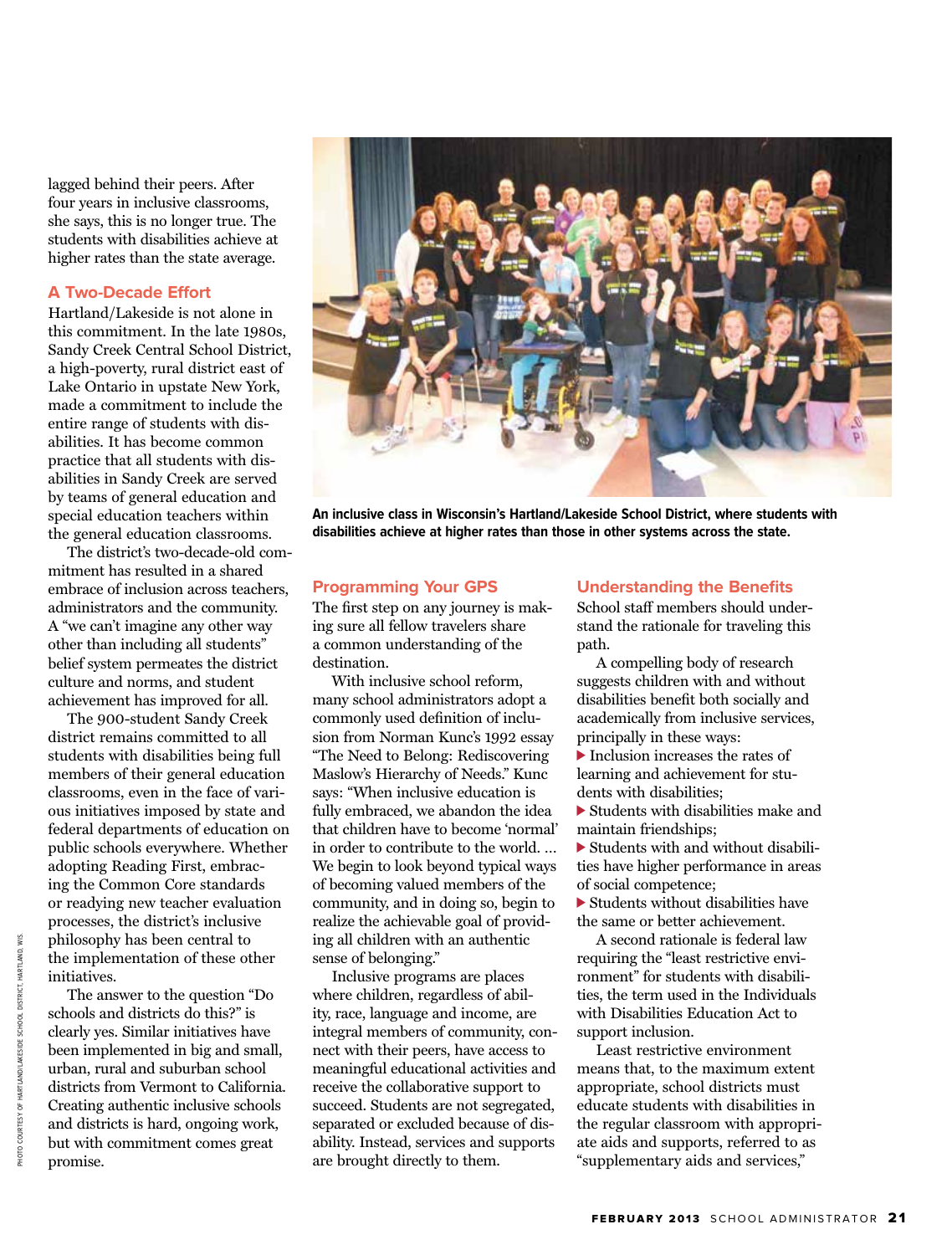along with their nondisabled peers in the school they would attend if not disabled.

Under the law's interpretation, the general education classroom is the first place to be considered for placing a student with a disability before more restrictive options are used. And a child with a disability cannot be removed from a general education classroom merely to meet the needs of the school.

Educators have successfully used supplementary aids and services to modify the regular class curriculum and enhance student learning and cohesiveness. These include preferential seating, large-print materials, peer tutors, graphic organizers, computer software and computerassisted devices, taped lectures, reduced seat time, assistance of

a teacher with special education training, professional development for the general education teacher, and a note-taker or a communication device. (See inclusive schooling checklist, page 25.)

# **A Legal U-Turn**

Many schools and districts engage in well-intentioned but misguided or outdated practices in pursuit of

# **Clarifying Expectations to Overcome Resistance**

#### BY SUSAN MARTINEZ

**M** ost of the resistance I've encountered to fully including students with disabilities comes from staff members. Classroom teachers will refer students for special education because **tered to fully including students with disabilities comes from staff members. Classroom teachers will it means they will go "somewhere else." To suggest that students with disabilities need to be taught in general education classes is upsetting to educators already faced with large classes of diverse students and increasing demands to improve achievement.**

**Special educators often are the most resistant to inclusion because their role is the one that changes the most. They are expected to exchange the security of their own classroom where they have worked with a small number of students for a flexible schedule serving students in several classes.** 

**To build a more inclusive environment, special education teachers must master some new skills. They will need to learn how to create access to the general education curriculum, while working with a larger array of students and collaborating effectively with other adults.**

#### **Murky Goals**

**In the San Diego Unified Schools, much of the staff resistance stemmed from the lack of a clear expectation at the state or district level that schools honor the mandate of the Individuals with Disabilities Education Act to provide students with disabilities access to general education curricula and to similar-age peers. When the special education division is the only voice calling for less** 

**segregation of students with individualized education programs, it takes longer to make positive changes in the system.**

**Early on, we learned we had to be specific when we talked about including students with disabilities. During the first three years of our change efforts, I often heard, "Well, this inclusion stuff isn't working, but Susan Martinez said that every student has to be in general education!" While repeatedly clarifying that I never said that, we began to focus on the "I" in IEP. The guiding question for each schoolbased team became this: How do we look at this individual student's strengths, accurately assess his or her needs, and think carefully about where those needs can best be met?**

**Throughout the process, we have asked schools not to talk about "full inclusion," because in this system, full inclusion has meant taking students with disabilities out of fully segregated settings and throwing them into general education classes. In either situation, thoughtful, individual planning for students as defined by the IEP process was not happening.** 

**One of the main reasons why it is difficult to create inclusive schools is that it's very thoughtful work. Teachers and administrators have to commit to thinking collaboratively through the challenges.**

#### **Schoolwide Benefits**

**Most site administrators are fluent in using individual student data to improve outcomes for general education students. We have encouraged administrators to use data simi-**

**larly to benefit students with disabilities on their campus. They can see when students are not making progress in segregated day classes. They can see how students who are proficient in English language arts and math are placed sometimes in segregated settings because of behavior. When a building administrator looks at the data for all students, it creates a sense of ownership for the administrator and takes the mystery out of working with even those students with the most significant disabilities.**

**For the last four years, achievement of students with disabilities in San Diego Unified has improved after being flat for more than five years. Last year, special education students' scores on the state's standardized testing program were higher than for our students in general education. Not much higher, but higher!** 

**At one elementary school, test-score gains last year by students with disabilities moved the school out of program improvement status. Staff credited most of the improvement to becoming more inclusive. They learned to make sound instructional decisions for every student, not just those with individualized education programs.**



#### Susan Martinez

retired in November as executive director of the special education division of the San Diego Unified Schools in San Diego, Calif. E-mail: susank martinez@yahoo.com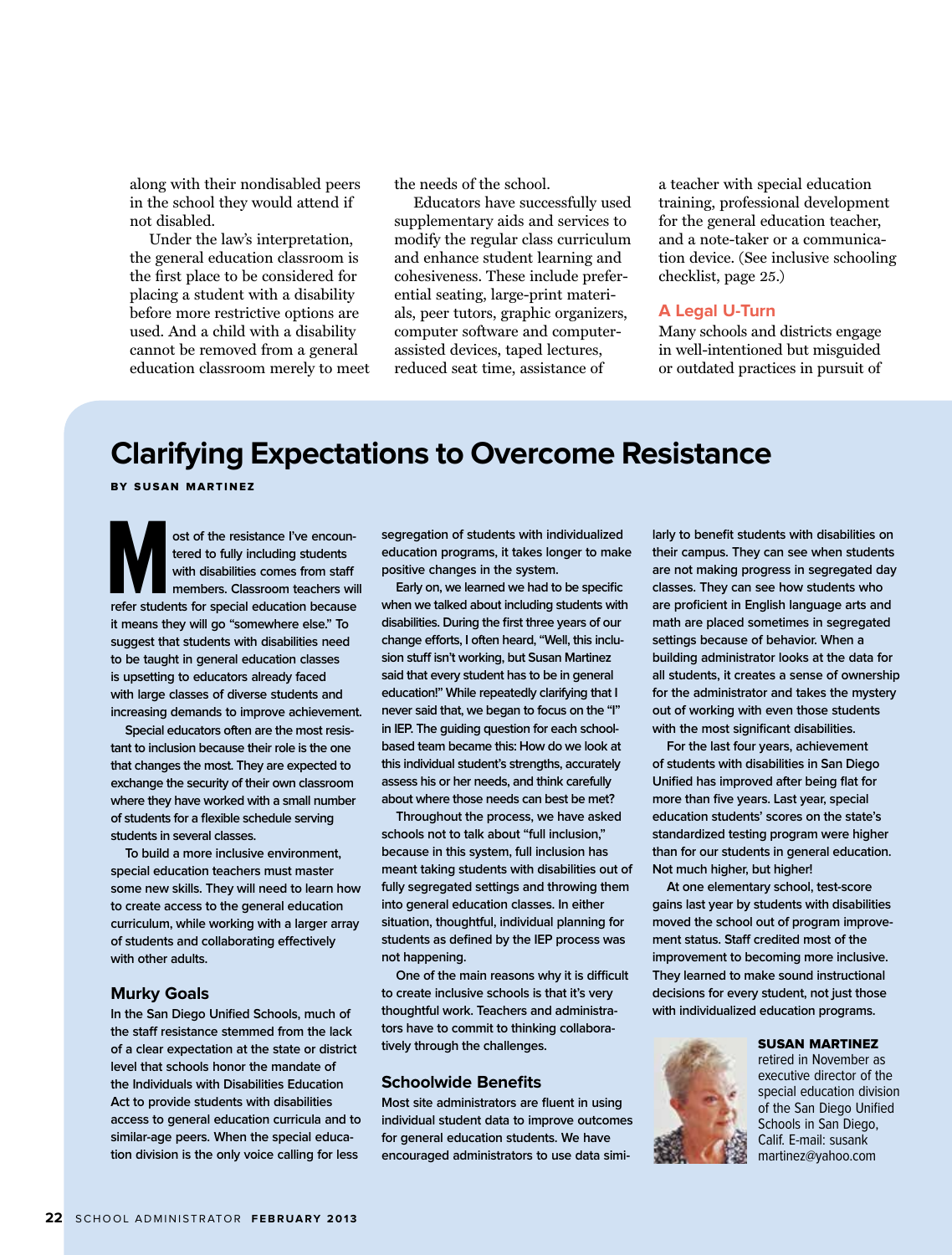inclusion. In reflecting on certain common practices, we have to heed the GPS warning to "make a legal U-turn" and abandon these routes.

Six common practices that undermine inclusion and student success are these:

PULLOUT PROGRAMS. One of the most common ways we serve students who struggle is to remove them from general education classrooms for parts of their day and provide pullout services. Remove and remediate; remove and remediate. This pattern leaves the students missing important content, which often is replaced with a reduced version of the content.

Schools have tried this strategy repeatedly, but it has not consistently produced better student learning, attendance or behavior, leading places like Hartland/Lakeside and Sandy Creek to abandon these practices. Equally important are the documented issues of social stigma, social isolation and an overplacement of African-American and low-income students in pullout programs

### **ELF-CONTAINED PROGRAMS.**

Either on its own or in collaboration with neighboring districts, almost every district across the country runs separate classrooms, separate programs and even separate schools for students with disabilities. We refer to these as self-contained special education programs.

These programs tend to serve students with more significant disabilities who have more complicated needs by putting them together in separate rooms or buildings. While these programs claim to offer something individualized for complicated students, research has shown that the practices in these classrooms do not individualize, while they do result in higher teacher burnout rates, lead to low postsecondary employment, result in low rates of



**Such programs** sentence certain students to a separate life **— one without the richness of the general education teaching and curriculum and their peers.**

independent living, lead to over-representation of students of color and low-income students, and rely on an increased use of physical restraint on students.

Such programs sentence certain students to a separate life — one without the richness of the general education teaching and curriculum and their peers.

**DENSE CLUSTERING OF STU-**DENTS WITH NEEDS. Another wellintentioned route is the creation of "inclusive" classrooms. This often results in clustering students with disabilities or other needs into a single room. A 3rd-grade room might have 18 students without disabilities and eight students with disabilities; 50 percent of the students in a co-taught 9th-grade English class might have a special education label



**Julie Causton George Theoharis** 

or special need.

While well intentioned, these rooms are not truly inclusive, as the disproportionate amount of needs can make them very much like special education classrooms. We recommend using the natural proportion of students with disabilities in the school or in the grade as a guide for each class.

**DONE-ON-ONE SUPPORT.** Perhaps the most common strategy for including students is to rely on paraprofessionals. This often is done to appease teachers, principals and parents with the bargain that along with a student with complex needs comes a paraprofessional.

Paraprofessionals are the least trained, yet they are expected to work with students with the most significant needs. When assigned a paraprofessional, students tend to receive much less direct teacher involvement. In their 2005 study of paraprofessionals used in 1:1 assignments, Michael Giangreco and his colleagues at the Center on Disability and Community Inclusion at the University of Vermont reported on inadvertent negative effects of the practice: separation from classmates, unnecessary dependence, interference with peer interaction, loss of personal control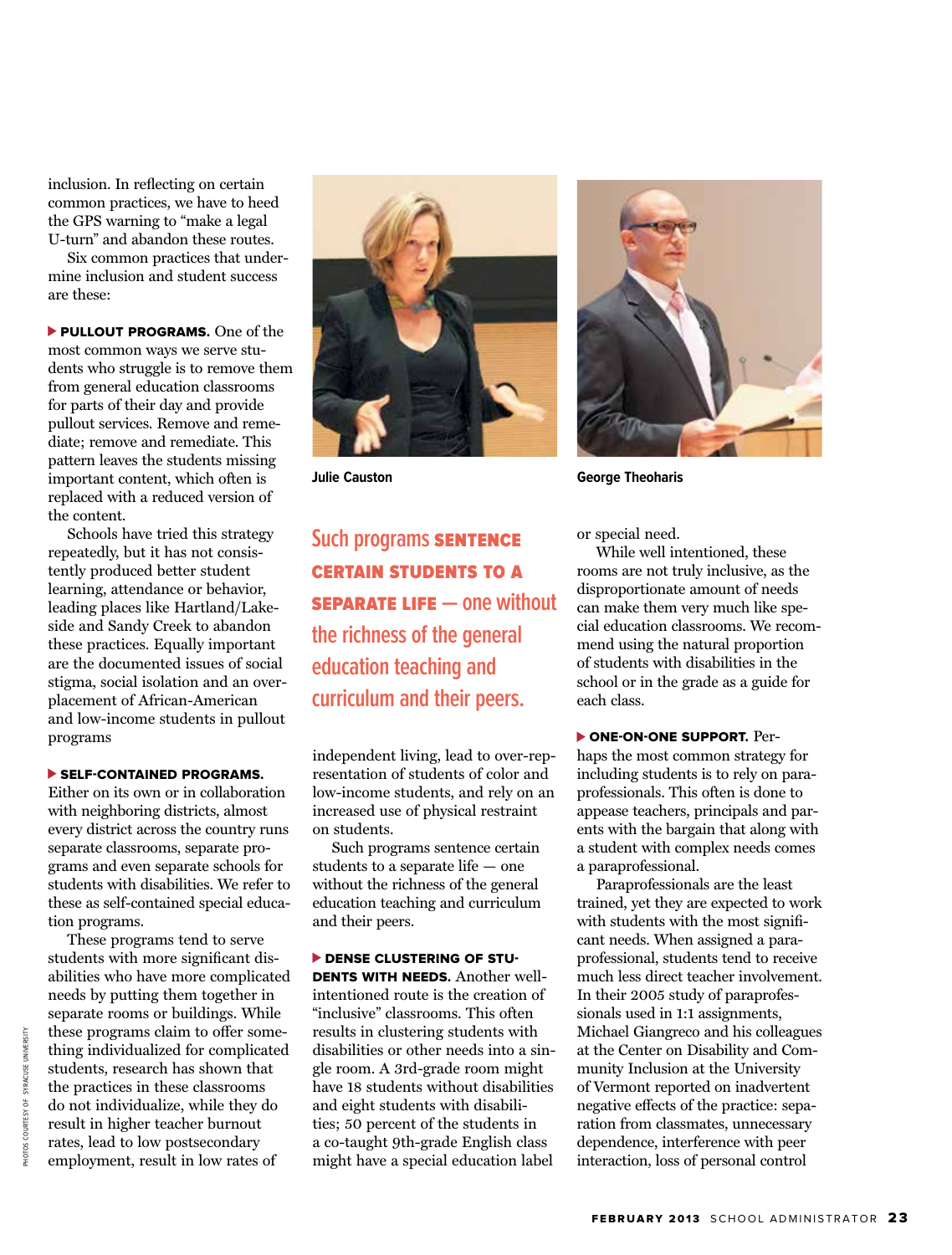and provocation of negative behaviors. Hartland/Lakeside used this research to move away from a reliance on paraprofessionals.

#### **AGE-INAPPROPRIATE PLACE-**

**MENTS.** Another common but misguided strategy is to include students with significant disabilities with younger students. This typically takes place through the use of a diagnostic assessment that shows, say, a 10-year-old boy doing academic work at a 1st-grade level, so the youngster is placed in a 1st-grade room, not his age-appropriate 5th-grade room.

This is not a productive strategy

# **Students with significant needs then ARE AT RISK OF** being seen as perpetual little children **rather than developing children with complex emotions and desires.**

because "performing at grade level" is not a prerequisite to receive accommodation to the age-appropriate curriculum. Students with significant needs then are at risk of being seen as perpetual little children rather than developing children with complex emotions and desires. These placements deny students with and without disabilities the chance to develop an

authentic community where students progress through the grades together, learning from and with each other.

**FRACKING.** While the problem of tracking goes beyond students with disabilities, too often, well-intentioned but misguided inclusion is fit into a tracked school system. This often results in students with disabil-

# **'Not Simply One More Thing'**

BY AMY JO BAILEY

**I**<br> **I**<br> **I**<br> **I**<br> **I**<br> **I recently visited an 8-yearold student with autism from my school district who attended school in a self-contained program outside the district. His classroom was busy with purposeful activity as a group of professionals worked hard to serve the six or seven students in the classroom, all on the autism spectrum.**

**While I was impressed by the professionalism of the program and the expertise of staff members, I could not help thinking I wanted to take the student back to our school district. I had brought along one of our speech and language pathologists to get her opinion about moving this youngster back to his home school in our rural, 2,200-student district in Central New York.**

**We observed the student and then headed to the parking lot together, already brainstorming about what we would need to do to prepare for this student.** 

**Would he need an aide? Would he need assistive technology? Which classroom would be best for him? I knew I had brought the right person with me to discuss the possibilities. Instead of looking at obstacles, she already was planning how we could meet his education and developmental needs in our school.**

#### **Long-Held Beliefs**

**A mind-set that embraces inclusive education for all is not a stretch for me. I stepped into my first classroom in 1996 in Collier County, Fla., where classrooms were fully inclusive. I believe in inclusion and see how it benefits all students — yet I am well-aware that not everyone in education shares this vision.** 

**As we work in the Chittenango schools to achieve an inclusive environment, I can readily see the challenges of mind-set and culture. I see the fear of change. I see the hard work, planning and effort that** 

**take place in our schools. I see teachers and administrators with the same core beliefs about educating students with disabilities.**

**In these times, school districts are facing great changes with the implementation of the Common Core State Standards and the assessments related to those learning standards. Teacher evaluation systems are being revamped with emphasis on studentachievement data. And the list goes on. In the minds of school staff members, perhaps I am asking them to do "one more thing." But it is not simply one more thing.** 

## **A Team Requirement**

**What I would not have anticipated is how much effort and energy would go into creating a vision and changing a cultural mind-set within our organization. The pace at which I want to move and the pace the organization can tolerate do** 

**not always match. But I cannot run down the field without my team, so I slow myself down and reflect, then back up and make sure we are together. We share, laugh, cry, watch an inspirational documentary, read a book, create professional development around our students' needs and attend training ourselves.** 

**The team we have here trying to create an inclusive place for our students with disabilities to attend school works hard and believes in doing what is best for kids. We don't always agree on what that is. We don't always agree on what that looks like. We do agree that this work is worth it.**



**BAILEY** is director of special education in the Chittenango School District in Chittenango,

Amy Jo

N.Y. E-mail: abailey@chittenango schools.org